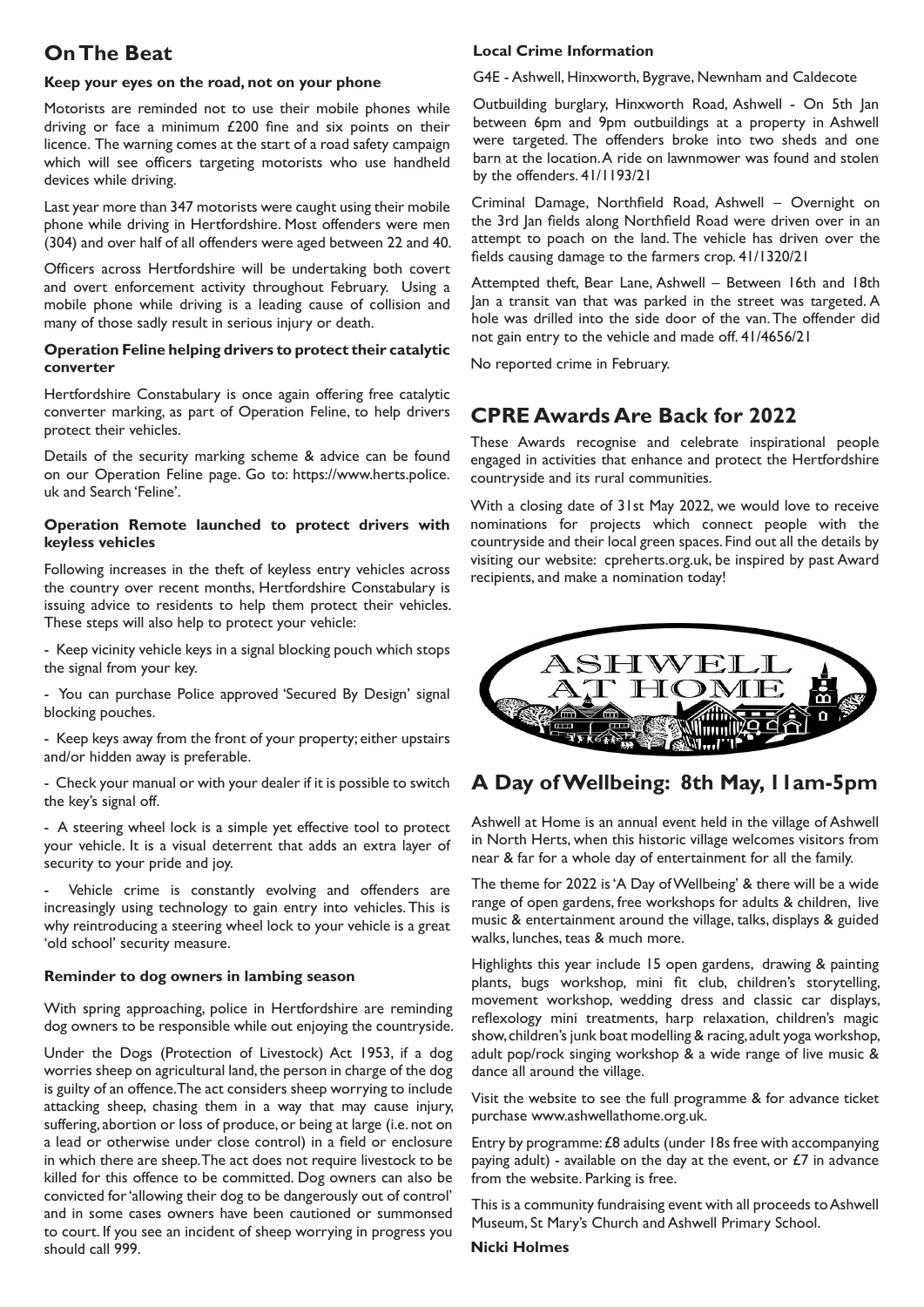

April 2022 **hotabook** for Caldecote, Edworth, Hinxworth and Newnham No.247

### **Sunflowers of Solidarity**



Calling all green-fingered Hinxworth gardeners. How would you like to demonstrate your support for the people of Ukraine by growing a prize-winning sunflower - the national flower of Ukraine and a fast-growing symbol of solidarity.

What began as a seed of an idea among Hinxworth allotment holders could, we hope, be extended to all villagers who want to fly the flag for a country under siege.

All you have to do is sow a few seeds from April to May, individually in 10cm pots of peat-free multi-purpose compost. Plant out in your garden when all risk of frost has passed from early lune and you will be rewarded with impressive blooms in August.

As well as making your garden look wonderful there will be a prize for the best bloom plus a special children's prize.

Hopefully, by the summer, Hinxworth allotments, as well as gardens throughout the village, will be a riot of colour.

There may also be an opportunity to raise money to help Ukrainian refugees, perhaps by selling the blooms as cut flowers. Any ideas welcome!

So don't delay, buy your sunflower seeds now and get growing.

Happy gardening.

**Tony Lloyd**

# **HYP Helps**

With the recent closure of HYP, the leaders agreed that the remaining funds should be donated to help the people of Ukraine. A cheque was written for over £1300 to the DEC (Disasters Emergency Committee), who lead fifteen UK based Aid charities, getting aid to those who need it, fast.

At the time of donating the government was matching donations pound-for-pound. Over the years many people in the village have supported HYP so this is also a collective contribution from Hinxworth. Thank you!

### **Karen Mills**

**Copy Date:** Please send all copy/pictures for the May edition by April 20th. E: villagevoice3@gmail.com

# **Charlie Chicks Now Available**

I'll be selling Charlie Chicks again this year & they will be available from my front gate 8 The Barns, Lower Farm, Edworth, or people can contact me & I'll arrange to deliver them locally. Each handmade chick is £2 & includes a Cadbury cream egg. These are being sold to raise vital funds for Garden House Hospice Care in Letchworth.



Many people don't know that the NHS does not fund Hospices. Hospices only receive approx. one third of the money they need from the government. It costs GHHC £5 million per year to run the hospice & they need to raise £7,500 every single day. That's why donations & fund-raising are so important.

### **Katrina Hoskins**

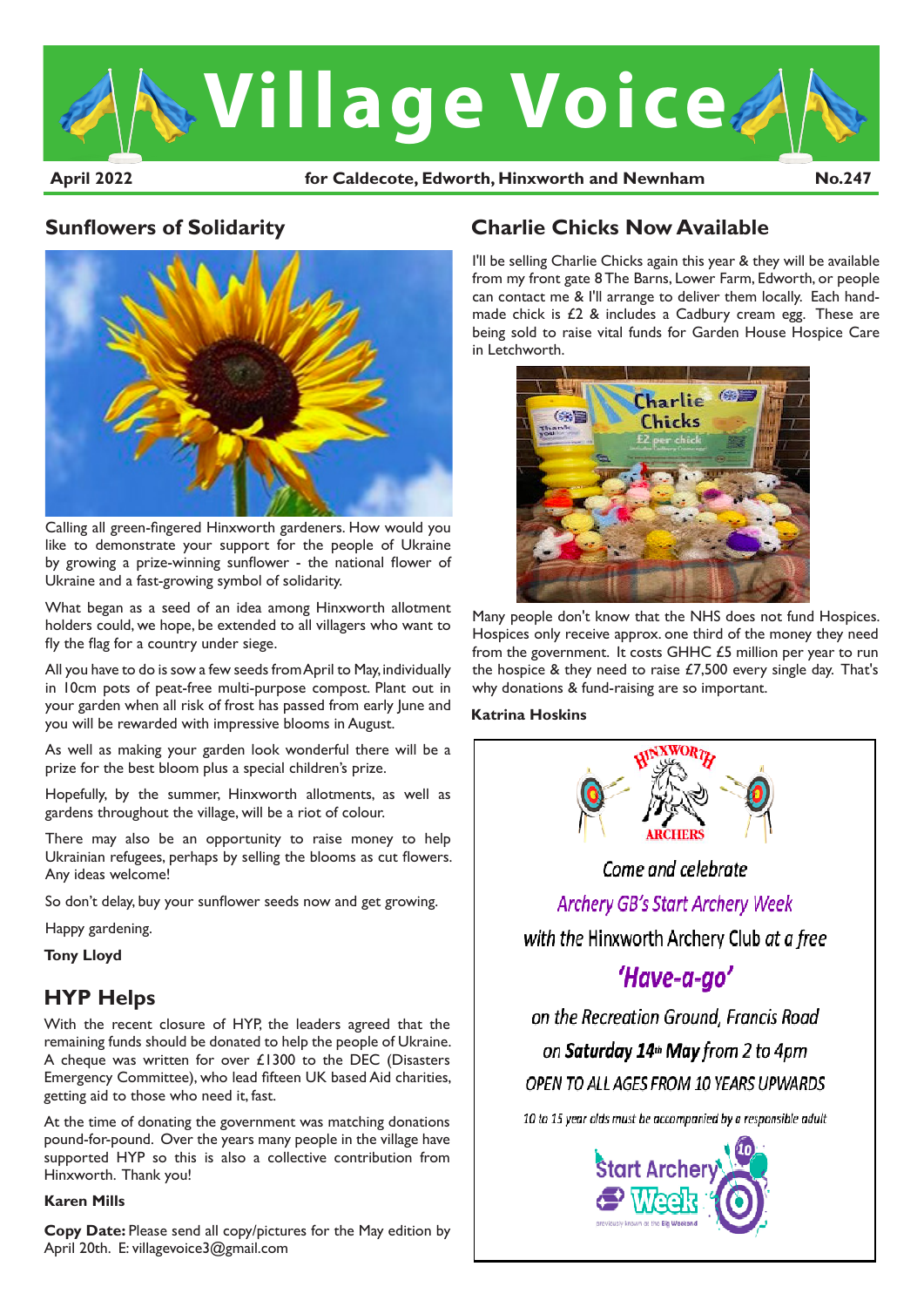### **Wise Words**

A. E. ( Alfred Edward) Housman - English Poet (1859-1936)

#### **The Loveliest of Trees**

Loveliest of trees, the cherry now Is hung with bloom along the bough, And stands about the woodland ride Wearing white for Eastertide.

Now, of my threescore years and ten, Twenty will not come again, And take from seventy springs a score, It only leaves me fifty more.

And since to look at things in bloom Fifty springs are little room, About the woodlands I will go To see the cherry hung with snow.



Our time on earth is limited, so we should enjoy things whilst we can...

# **Parish Council Minutes**

MINUTES OF A MEETING OF HINXWORTH PARISH COUNCIL HELD IN THE VILLAGE HALL ON THURSDAY 3rd FEBRUARY 2022 AT 7.00 PM.

Present: Mr R. Cobb (Chairman), Mr N. Tiffin (Vice-Chairman), Mr A. Lloyd, Mr A.Dawson, Mr B. Higgins, Mrs W. Kitchener (Clerk). Other Councillors present: Steve Jarvis, County Councillor, Tom Tyson, District Councillor.

3. Correspondence: Community Development Agency:- The Parish Council has been contacted by this organisation with regard to the possible building of social housing in the Village. It appears this could be a lengthy drawn out process taking years during which time demographic changes may have taken place. Therefore having discussed the matter the Councillors agreed not pursue this further at this point in time.

4. Finance: The Precept: This has been agreed at £10370.00 for 22/23. This is the sixteenth year without an increase.

5. Planning:- North Hertfordshire District Council Planning Application 22/0224/FPH.

North Hertfordshire District Council Planning Application 21/03222/PQN: Prior Approval Class Agric to Dwelling Q: Change of use of two agricultural barns into two 4-residential dwellings(Class C3 Use) including the creation of amenity space and parking. The following additional comments were forwarded to North Hertfordshire District Council regarding the drainage on the site subsequent to the decision notice:- "Whilst Hinxworth Parish Council provided a "neutral response" to the Planning Application, as forwarded to you on December 13th 2021,

HPC would want to see a condition applied (see item 2 therein) regarding a full drainage review and works to remove the water generated by the new dwellings as there is no mains drainage. I refer you to Anthony Smyth's comments on the planning website along with the concerns HPC has included in their response. This land area and the surrounding dwellings, ditches and roads are subject to flooding and are water logged on a near permanent basis". The response from NHDC is as follows:- "Drainage is an issue for building control. Whilst flooding is an issue considered as part of the assessment of a Class Q barn conversion, the application site is situated within Flood Zone 1, which is an area with the lowest risk of flooding".

Richard Cobb attended a general site meeting at Place Farm with Hertfordshire County Council Planning Committee on January 21st 2022.

6. Highways: Flooding: Steve Jarvis and Richard Cobb "Walked the Village" and identified the problem areas. These have now been rectified. But it is likely the problems will reoccur on a regular basis.

7. Village Hall: Royston Ramblers have requested the use of the Village Hall Car Park on a Tuesday in March (the date yet to be confirmed). The Parish Councillors agreed to this request. Water Heaters:- Due to a problem with the system it appears the water heaters in the Hall, which could have led to flood, require the need to be checked and possibly replaced where necessary. Grant to the Village Hall: The VHMC have obtained a grant of £2000.00 from NHDC to cover the "lockdown period" of the pandemic. The Parish Councillors congratulate the VHMC on their successful application in obtaining the grant.

8. Recreation Ground: David Granger's quote for the 2022/23 season has been agreed by the Parish Councillors. Proposed by Richard Cobb and seconded by Nick Tiffin. The Archery Club: Richard Cobb is to meet with David Osmond to discuss the 22/23 season agreement. Caravan Club: A booking for 15th-17th September 2023 has been agreed.

11. Any Other Urgent Business:

The Queen's Platinum Jubilee:

Plans for the Street Party in the Close on June 5th are underway. Sylvia Scales is taking bookings. The Parish Councillors are organising events, such as the children's entertainment. Other input will be from organisations in the Village.

The "Unknown Tommy" figurine is to be purchased. Further details will be published in the Village Voice.

Parish Council Elections: Subsequent to the meeting the Parish Council has been notified there may be a possible change to the procedure for local elections. This would allow for the alignment of the dates/years for all local elections to take place in the same year from 2024. The Clerk has confirmed the next date for Parish Council Elections will therefore remain in May 2023.

Ashwell and Bassingbourn Patients Group: Wendy Kitchener attended a ZOOM meeting on 2nd February of the Committee. Katie Prince the Practice Manager reported the new telephone system is to be installed in the near future. This should be a more "user friendly" system for patients. There have been some staff changes with additional staff being employed. The minutes of the meeting will be available on the Ashwell Surgery website.www. ashwellsurgery.co.uk.

# **Parish Council Minutes Online**

Parish Council Minutes can be found on the Hinxworth Parish Council Website. Go to: www.hinxworth-pc.org.uk for more information.